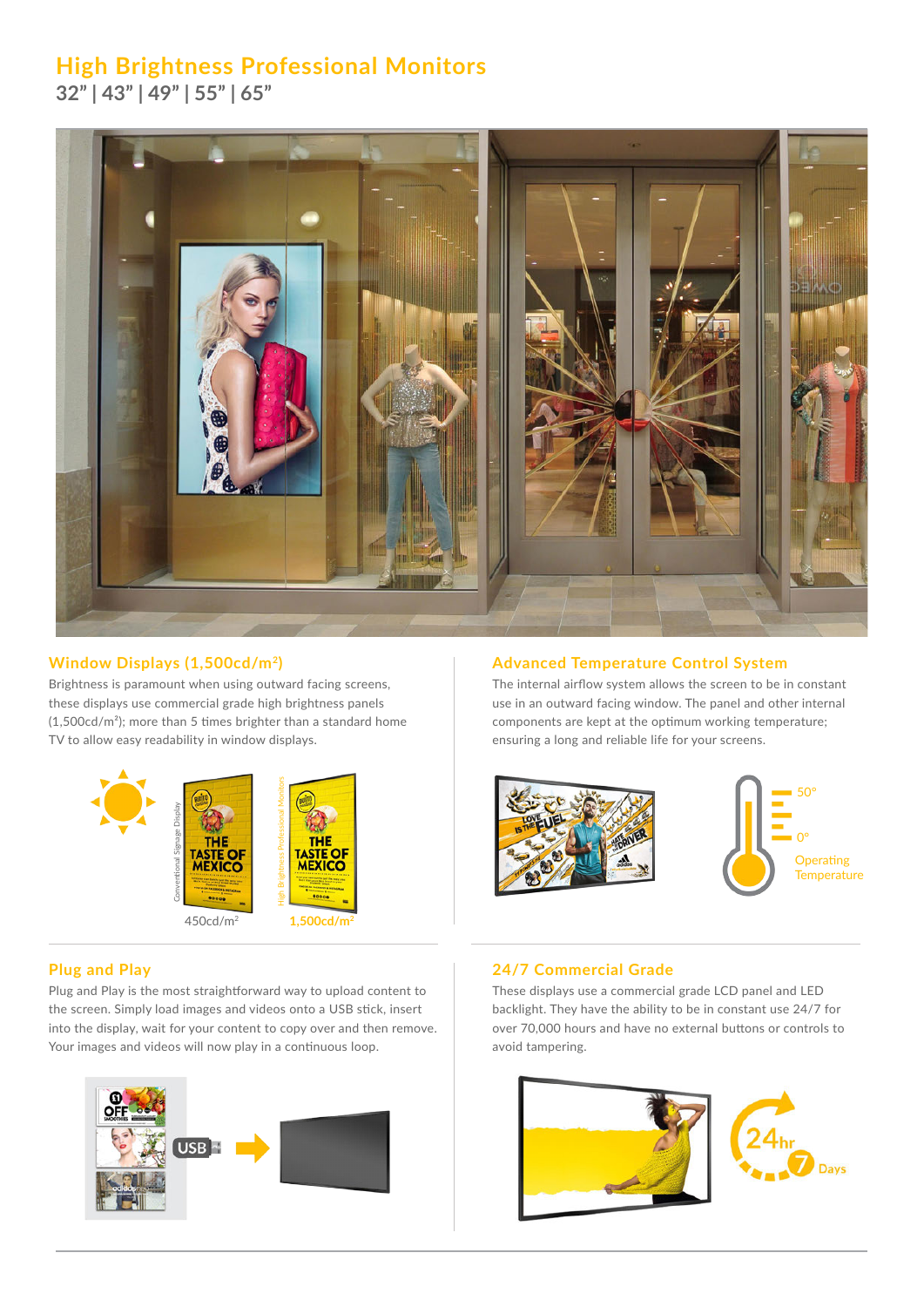## **Power Timer**

The eco-friendly power timer allows you to assign daily or weekly on and off times for your screen meaning that it is only in use when it needs to be; improving your environmental efficiency.



### **Landscape or Portrait Orientation Multiple Inputs Multiple Inputs**

Thanks to their commercial grade panel these displays can be mounted in either landscape or portrait orientation and still retain a 178° viewing angle and remarkable image quality.



## **Integrated Speakers RS-232 Control**

The displays feature two integrated slimline speakers for applications that require an audio element.



2W, 5Ω x 2 **Integrated Speakers**

The LED backlight technology provides improved brightness and contrast. Their lifespan is drastically improved to over 70,000 hours and the power consumption is reduced by around 30%.



## **Android Media Player**

There is an integrated Android media player inside the screen allowing you to upgrade to a network version without needing any additional hardware. You can also install third party Android apps if required.



Should you need to use the screen as a monitor you can connect it to an external source, like a PC or media player, using the HDMI input or the VGA and 3.5mm audio jack inputs.



Remotely control your screens by sending commands over long or short distances using RS-232 protocols.



## **Low Power Consumption Consumption Consumption Consumption Consumption Consumption Consumption Consumption Consumption Consumption Consumption Consumption Consumption Consumption Consumption C**

For a small charge you can upgrade your screen to be networked, allowing you to connect your screen via Wi-Fi, LAN or 4G, then remotely update it over the internet.

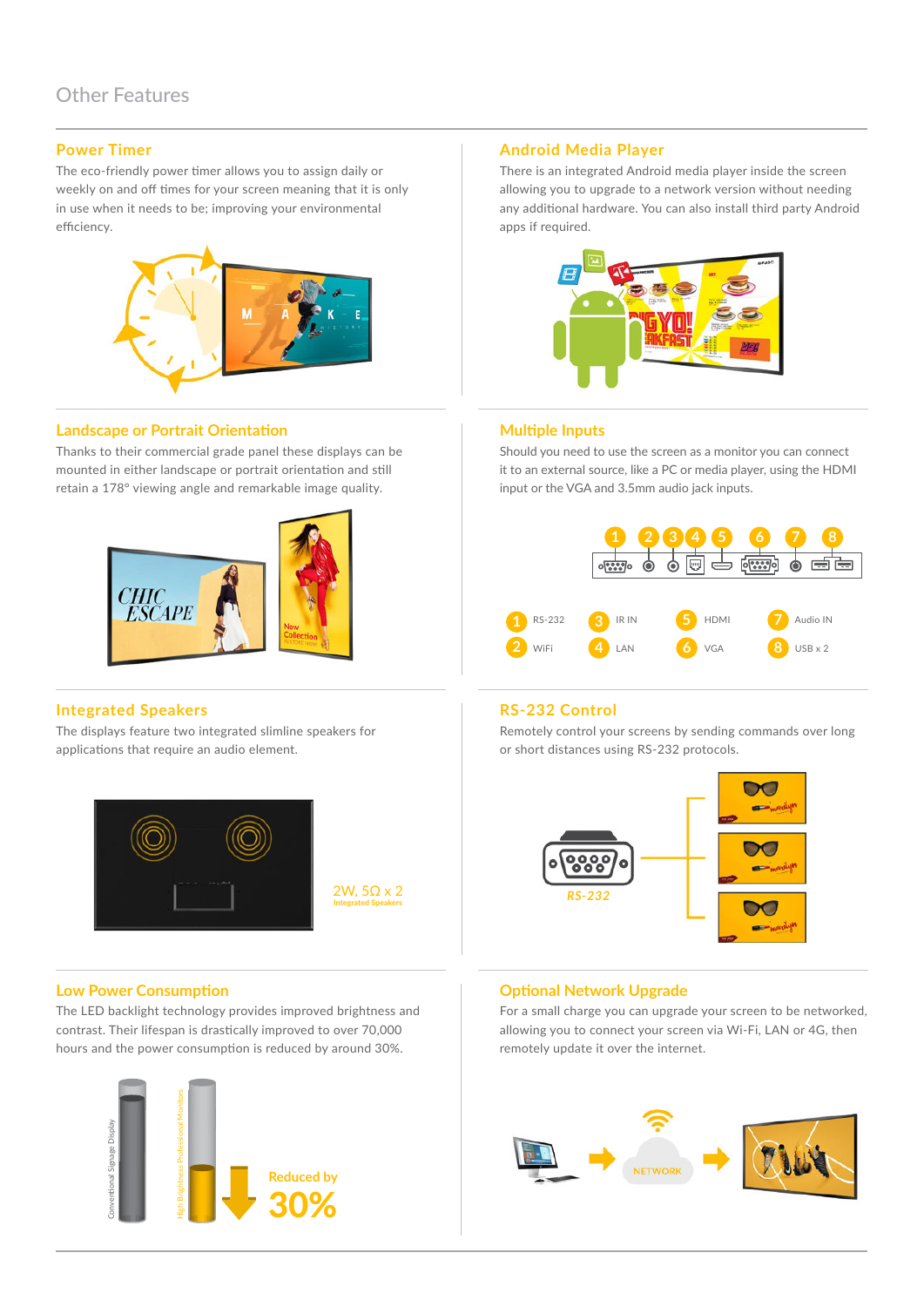## Key Features